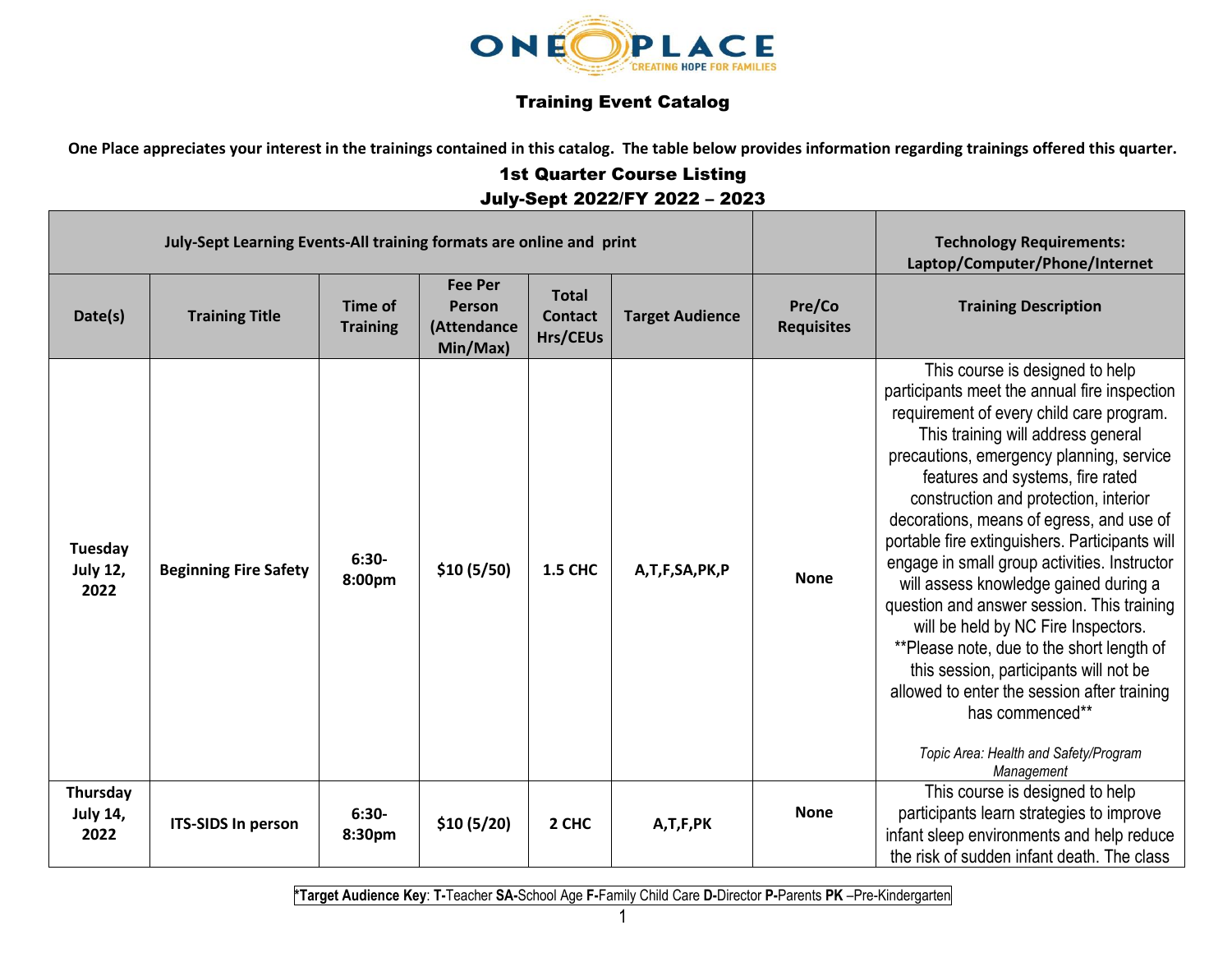|                                                                          |                                                                                     |                                                                                        |             |                         |               |             | meets NC state requirements for SIDS<br>training of child care providers. After<br>completing this course participants will<br>understand the meaning of "Sudden Infant"<br>Death Syndrome", identify the elements of<br>the NC ITS SIDS law and understand how<br>to create a safe sleep environment for<br>infants to decrease risks in child care<br>programs. Participants will be given a<br>pre/post- test to assess prior knowledge<br>and knowledge gained as a result of this<br>event.<br>Topic Area: Health and Safety/Physical &<br>Intellectual Development/ |
|--------------------------------------------------------------------------|-------------------------------------------------------------------------------------|----------------------------------------------------------------------------------------|-------------|-------------------------|---------------|-------------|---------------------------------------------------------------------------------------------------------------------------------------------------------------------------------------------------------------------------------------------------------------------------------------------------------------------------------------------------------------------------------------------------------------------------------------------------------------------------------------------------------------------------------------------------------------------------|
| <b>Tuesday July</b><br>19, 2022<br>&<br>Thursday<br><b>July 21, 2022</b> | <b>BSAC Session 1 &amp; 2</b><br><b>*Must attend both</b><br>sessions for credit*   | $6:30-$<br>8:30pm<br>(1 <sub>hr</sub> )<br>Homework,<br>4 hrs In<br>Person)            | \$25(5/20)  | 5 CHC/.5<br><b>CEUs</b> | A,T,SA,F      | <b>None</b> | This course is designed to help<br>participants meet NC School Age training<br>requirements. Participants will participate<br>in hands-on activities and discuss ideas for<br>School Age supervision and activity<br>requirements. Group activities will be<br>included in this training session. Instructor<br>will provide feedback to all participants.<br>Participants will receive Basic School Age<br>Care Certification upon completion.<br>Topic Area: Physical, Intellectual, Social Growth<br>and Development                                                   |
| Tuesday<br>July 26, 2022<br>&<br>Thursday<br>July 28, 2022               | <b>NCFELD Session 1 &amp; 2</b><br><b>*Must attend both</b><br>sessions for credit* | $6:30-$<br>8:30pm<br>$(1hr-$<br><b>Pre/Post</b><br><b>Work</b><br>4 hrs- In<br>Person) | \$25 (5/20) | 5 CHC/.5<br><b>CEUs</b> | A,T,SA,PK,F,P | <b>None</b> | This course combines the previous<br>Foundations documents (i.e., the 2005<br>Foundations: Early Learning Standards for<br>North Carolina Preschoolers and<br>Strategies Guiding Their Success, and the<br>2007 Infant Toddler Foundations:<br>Guidelines for Development and Learning<br>for North Carolina's Infants and Toddlers).<br>After completing this course, participants<br>will better understand Foundations as it<br>spans birth to age 5 and the goals,<br>developmental indicators, and strategies in                                                     |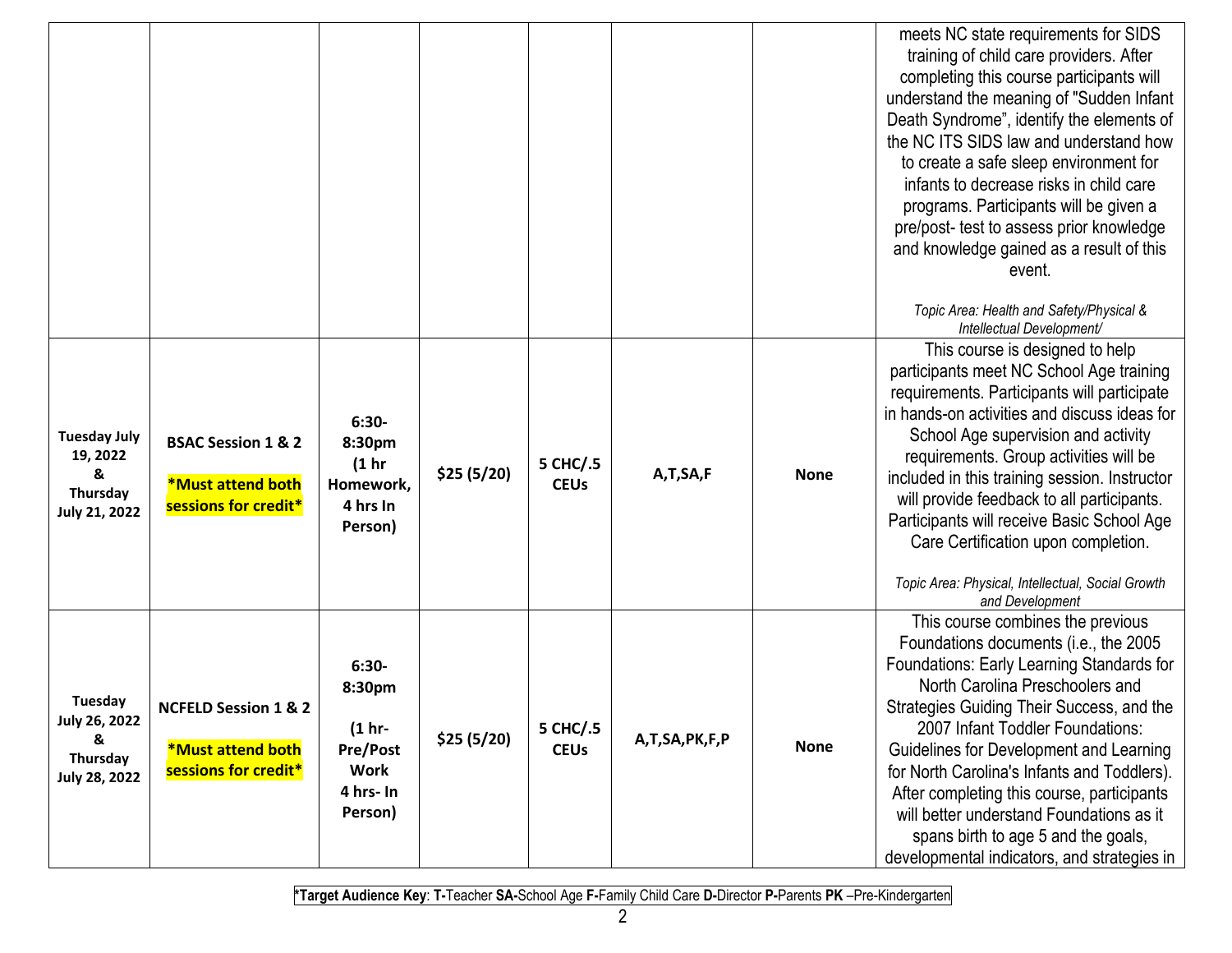|                                |                            |                   |            |       |          |             | five developmental domains: approaches<br>to play and learning, emotional and social<br>development, health and physical<br>development, language development and<br>communication and cognitive<br>development. Participants will engage in<br>large and small group activities and group<br>discussion. Instructor will provide feedback<br>on outcome mastery throughout the<br>session and during group discussions to<br>assess knowledge gained. *One hour of<br>self-instructed homework will be<br>assigned by the instructor* |
|--------------------------------|----------------------------|-------------------|------------|-------|----------|-------------|----------------------------------------------------------------------------------------------------------------------------------------------------------------------------------------------------------------------------------------------------------------------------------------------------------------------------------------------------------------------------------------------------------------------------------------------------------------------------------------------------------------------------------------|
|                                |                            |                   |            |       |          |             | Topic Area: Physical, Intellectual, Social Growth<br>and Development, Inclusion                                                                                                                                                                                                                                                                                                                                                                                                                                                        |
| Wednesday<br>July 27, 2022     | <b>Interactions Matter</b> | $6:30-$<br>8:30pm | \$10(5/20) | 2 CHC | A,T,F,PK | <b>None</b> | Positive child-staff interactions matter!<br>Participants will learn how to teach with<br>respect, offer encouragement, develop<br>problem solving skills and use questioning<br>to dig deeper. They will participate in<br>activities to strengthen their knowledge<br>and watch video examples of interaction<br>strategies in action.<br>Topic Areas: Physical and Intellectual<br>Development, Social and Emotional Development,<br>Observing and Recording Behavior, Child Growth<br>and Development                              |
| Thursday<br>August 11,<br>2022 | <b>ITS-SIDS In Person</b>  | $6:30-$<br>8:30pm | \$10(5/20) | 2 CHC | A,T,PK,F | <b>None</b> | This course is designed to help<br>participants learn strategies to improve<br>infant sleep environments and help reduce<br>the risk of sudden infant death. The class<br>meets NC state requirements for SIDS<br>training of child care providers. After<br>completing this course participants will<br>understand the meaning of "Sudden Infant<br>Death Syndrome", identify the elements of<br>the NC ITS SIDS law and understand how<br>to create a safe sleep environment for<br>infants to decrease risks in child care          |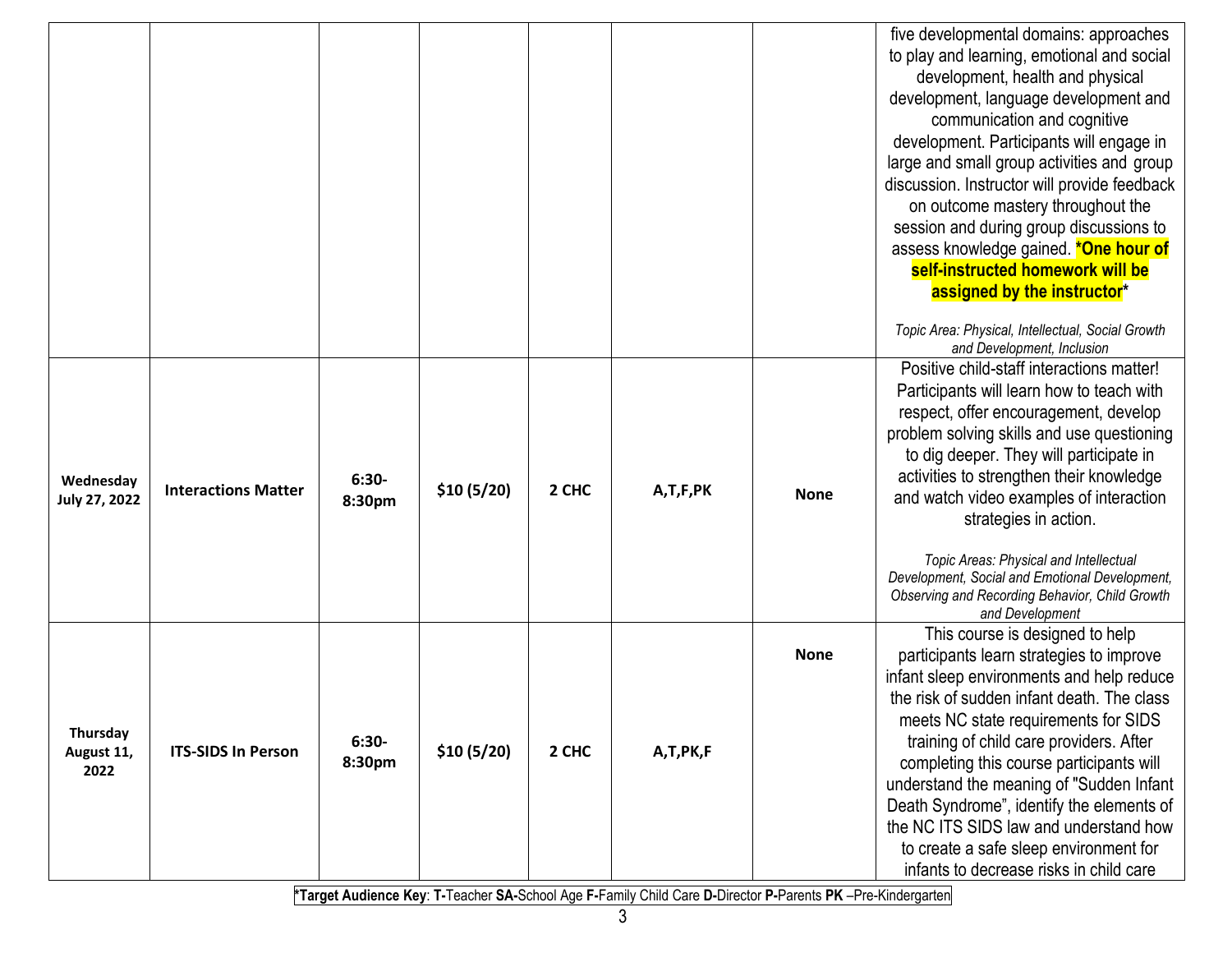|                                      |                                   |                                                               |             |       |               |                                        | programs. Participants will be given a<br>pre/post- test to assess prior knowledge<br>and knowledge gained as a result of this<br>event.<br>Topic Area: Health and Safety/Physical &<br>Intellectual Development/                                                                                                                                                                                                                                                                                                                                                                                                                                                                                                  |
|--------------------------------------|-----------------------------------|---------------------------------------------------------------|-------------|-------|---------------|----------------------------------------|--------------------------------------------------------------------------------------------------------------------------------------------------------------------------------------------------------------------------------------------------------------------------------------------------------------------------------------------------------------------------------------------------------------------------------------------------------------------------------------------------------------------------------------------------------------------------------------------------------------------------------------------------------------------------------------------------------------------|
| Saturday<br><b>August 13</b><br>2022 | <b>CPR/First Aid In</b><br>Person | $9:00-$<br>2:30pm<br>$(30 \text{ min})$<br>lunch<br>included) | \$70(5/10)  | 5 CHC | A,T,PK,SA,F   | <b>None</b>                            | This learning event is for certification for<br>Adult, Child, and Infant CPR. This<br>learning event is designed to help<br>individuals recognize and respond to an<br>emergency and demonstrate the three<br>emergency actions steps. Proper CPR<br>techniques will be demonstrated during the<br>training event. Participants will also be<br>able to identify signals of a breathing<br>emergency. Instructor will assess<br>knowledge gained through guided video<br>skill practice, instructor feedback, and<br>through four written test with 80%<br>accuracy. Feedback on outcome mastery<br>will be provided throughout the session<br>and during the evaluation process.<br>Topic Area: Health and Safety |
| Tuesday<br>August 16,<br>2022        | <b>Advanced Fire Safety</b>       | $6:30-$<br>7:30pm                                             | \$10 (5/50) | 1 CHC | A,T,F,SA,PK,P | <b>Beginning Fire</b><br><b>Safety</b> | The course is designed to help participants<br>complete and review the Emergency Fire<br>Evacuation Plan for their program.<br>Participants will familiarize all program<br>staff with fire safety requirements and all<br>elements of the emergency action plan as<br>defined by the NC Fire Code. To complete<br>this course participants will be required to<br>create an Emergency Evacuation Plan for<br>their site prior to attending the training<br>session. Each site plan will be reviewed by<br>the Assistant Fire Marshall.<br>Topic Area: Health and Safety/Program                                                                                                                                   |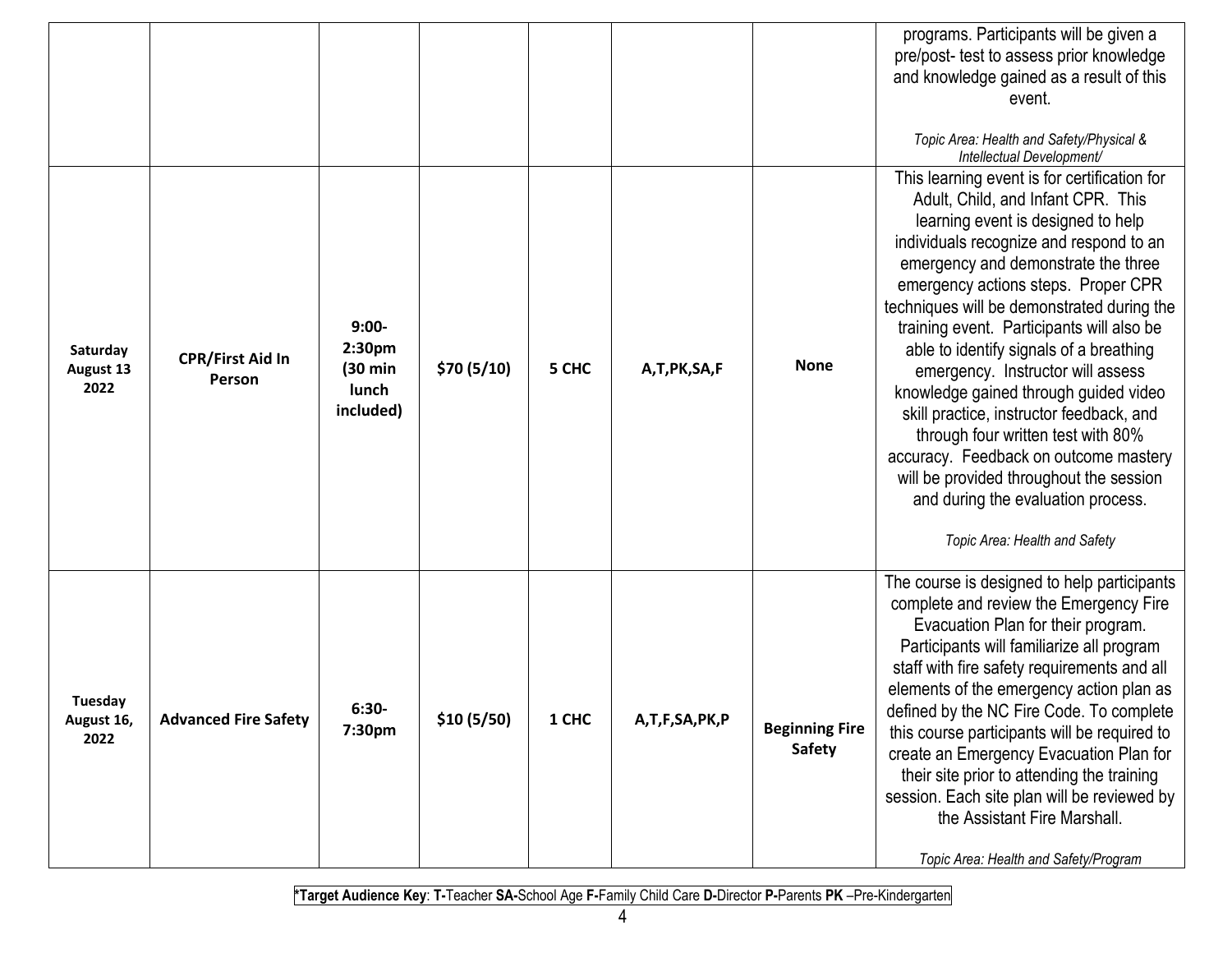|                                                                      |                                                                                     |                                                                                          |            |                         |               |             | Management                                                                                                                                                                                                                                                                                                                                                                                                                                                                                                                                                                                                                                                                                                                                                                                                          |
|----------------------------------------------------------------------|-------------------------------------------------------------------------------------|------------------------------------------------------------------------------------------|------------|-------------------------|---------------|-------------|---------------------------------------------------------------------------------------------------------------------------------------------------------------------------------------------------------------------------------------------------------------------------------------------------------------------------------------------------------------------------------------------------------------------------------------------------------------------------------------------------------------------------------------------------------------------------------------------------------------------------------------------------------------------------------------------------------------------------------------------------------------------------------------------------------------------|
|                                                                      |                                                                                     |                                                                                          |            |                         |               |             |                                                                                                                                                                                                                                                                                                                                                                                                                                                                                                                                                                                                                                                                                                                                                                                                                     |
| Thursday<br>August 18,<br>2022                                       | <b>ITERS-R in Action</b>                                                            | $6:30-$<br>8:30pm                                                                        | \$10(5/20) | 2 CHC                   | A, T, F, P    | <b>None</b> | This course is designed to help<br>participants receive an overview of the<br>Infant Toddler Environmental Rating Scale<br><b>ITERS R assessment tool. Upon</b><br>completion of this course participants will<br>be able assess items in the ITERS - R<br>book and help to identify quality in their<br>classroom using age appropriate<br>techniques. The instructor will assess<br>knowledge gained during individual<br>classroom presentations. Feedback on<br>outcome mastery will be provided<br>throughout the training session and during<br>the evaluation process.<br>Topic Area: Health and Safety/Physical &<br>Intellectual Development/Social & Emotional<br>Development/Relationships with Families/Program<br>Management/Growth & Development                                                      |
| Tuesday<br>August 23,<br>2022<br>&<br>Thursday<br>August 25,<br>2022 | <b>NCFELD Session 1 &amp; 2</b><br><b>*Must attend both</b><br>sessions for credit* | $6:30-$<br>8:30pm<br>$(1 hr -$<br><b>Pre/Post</b><br><b>Work</b><br>4 hrs- In<br>Person) | \$25(5/20) | 5 CHC/.5<br><b>CEUs</b> | A,T,F,SA,PK,P | <b>None</b> | This course combines the previous<br>Foundations documents (i.e., the 2005<br>Foundations: Early Learning Standards for<br>North Carolina Preschoolers and<br>Strategies Guiding Their Success, and the<br>2007 Infant Toddler Foundations:<br>Guidelines for Development and Learning<br>for North Carolina's Infants and Toddlers).<br>After completing this course, participants<br>will better understand Foundations as it<br>spans birth to age 5 and the goals,<br>developmental indicators, and strategies in<br>five developmental domains: approaches<br>to play and learning, emotional and social<br>development, health and physical<br>development, language development and<br>communication and cognitive<br>development. Participants will engage in<br>large and small group activities and group |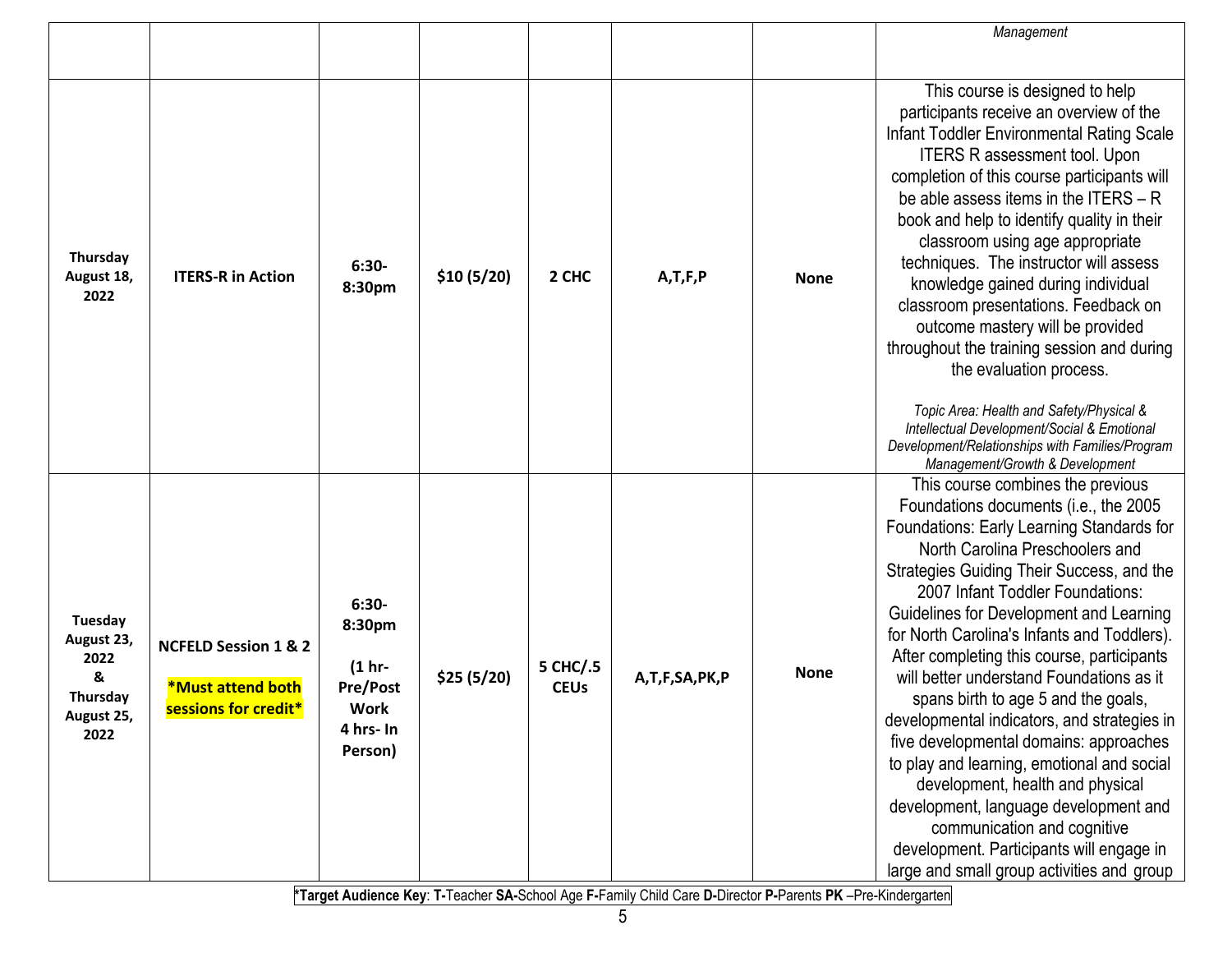|                                  |                                          |                                                               |            |       |                   |             | discussion. Instructor will provide feedback<br>on outcome mastery throughout the<br>session and during group discussions to<br>assess knowledge gained. *One hour of<br>self-instructed homework will be<br>assigned by the instructor*<br>Topic Area: Physical, Intellectual, Social Growth<br>and Development, Inclusion                                                                                                                                                                                                                                   |
|----------------------------------|------------------------------------------|---------------------------------------------------------------|------------|-------|-------------------|-------------|---------------------------------------------------------------------------------------------------------------------------------------------------------------------------------------------------------------------------------------------------------------------------------------------------------------------------------------------------------------------------------------------------------------------------------------------------------------------------------------------------------------------------------------------------------------|
| Monday<br>August 29,<br>2022     | <b>Discipline and</b><br><b>Guidance</b> | $6:30-$<br>8:30pm                                             | \$10(5/20) | 2 CHC | A,T,SA,NCPK,F,P,I | <b>None</b> | This training will provide an overview of<br>the topic of positive discipline and<br>guidance. Participants will discuss<br>appropriate expectations and how to help<br>children learn self-control over time by<br>providing them with many opportunities to<br>learn from their experiences in a<br>supportive, positive environment. The<br>training will provide teachers with<br>strategies for encouraging and supporting<br>children's right to make choices.<br>Topic Area: Health & Safety, Physical, Intellectual,<br>Social Growth and Development |
| Wednesday<br>August 31,<br>2022  | <b>Darkness to Light</b>                 | $6:30-$<br>8:30pm                                             | \$10(5/20) | 2 CHC | A,T,SA,PK,F,P     | <b>None</b> | This course is designed to help<br>participants identify and recognize the<br>signs and symptoms of physical, sexual<br>and emotional abuse. Participants will gain<br>a better understanding of the NC Child<br>Abuse Reporting Law, the steps to<br>reporting suspected abuse and some of<br>the reasons why children are mistreated.<br>Participants will observe video and record<br>findings in a workbook.<br>Topic Areas: Health & Safety                                                                                                              |
| Thursday<br>September<br>1, 2022 | <b>Playground Safety</b>                 | $6:00-$<br>8:30pm<br>$(2.5$ hrs- $in$<br>person &<br>1.5 hrs- | \$20(5/20) | 4 CHC | A,T,F,SA,PK       | <b>None</b> | This course is designed to promote safe<br>play areas for children in child care.<br>Participants will learn about potential<br>hazards and how to make child care play<br>areas safe for children. Participants will be<br>required to participate in small group                                                                                                                                                                                                                                                                                            |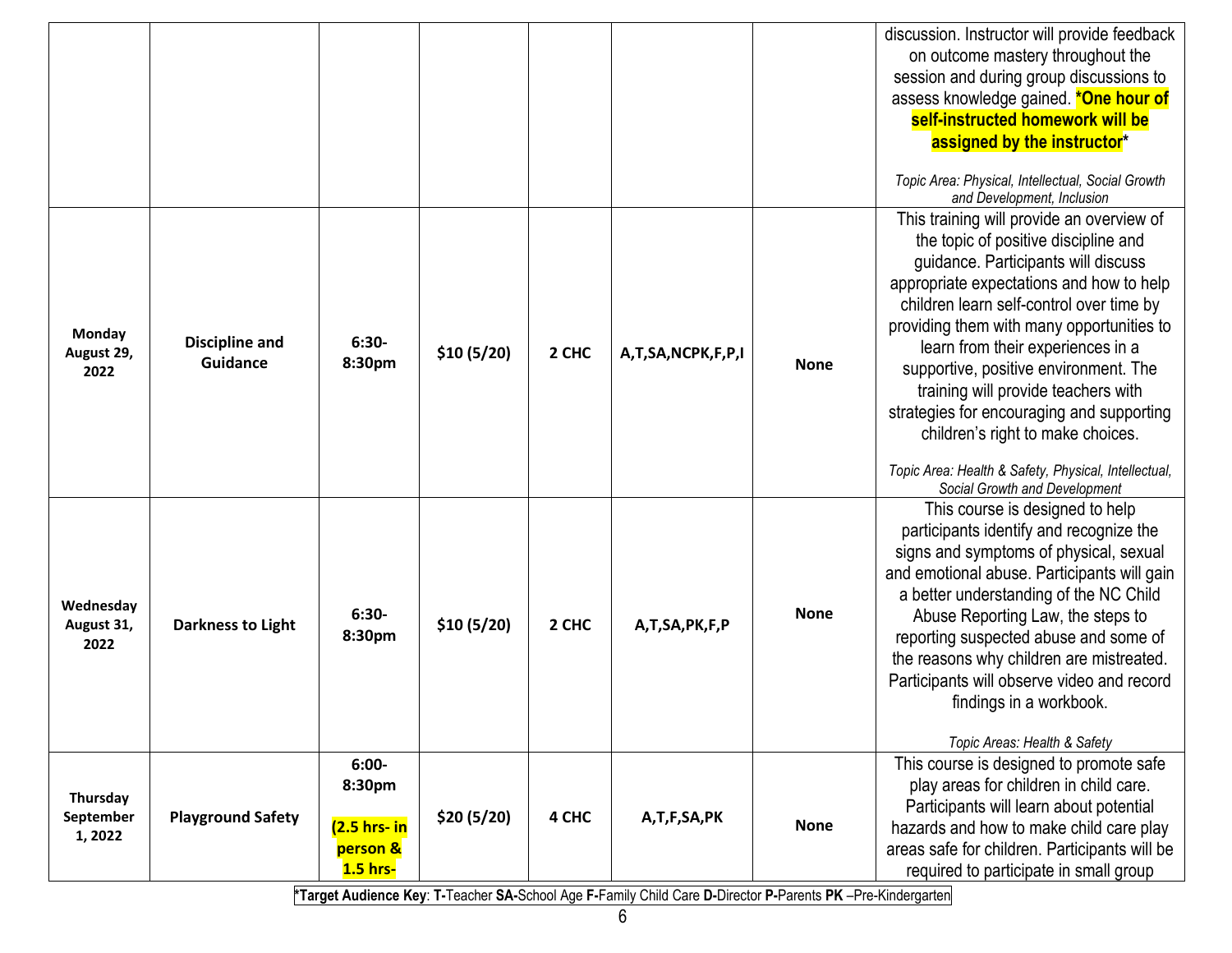|                                  |                              | homework)         |            |                |               |             | activities, use audit equipment and review<br>playground monthly checklists.<br>Participants will participate in a playground<br>audit. Instructor will appraise knowledge<br>gained during the off-site playground<br>safety audit."<br>*Participants will be required to complete<br>1.5 hours of independent coursework.*<br>Topic Area: Health and Safety/Program<br>Management                                                                                                                                                                                                                                                                                                                                                                |
|----------------------------------|------------------------------|-------------------|------------|----------------|---------------|-------------|----------------------------------------------------------------------------------------------------------------------------------------------------------------------------------------------------------------------------------------------------------------------------------------------------------------------------------------------------------------------------------------------------------------------------------------------------------------------------------------------------------------------------------------------------------------------------------------------------------------------------------------------------------------------------------------------------------------------------------------------------|
| Tuesday<br>September<br>6,2022   | <b>ITS-SIDS In Person</b>    | $6:30-$<br>8:30pm | \$10(5/20) | 2 CHC          | A,T,F,PK      | <b>None</b> | This course is designed to help<br>participants learn strategies to improve<br>infant sleep environments and help reduce<br>the risk of sudden infant death. The class<br>meets NC state requirements for SIDS<br>training of child care providers. After<br>completing this course participants will<br>understand the meaning of "Sudden Infant<br>Death Syndrome", identify the elements of<br>the NC ITS SIDS law and understand how<br>to create a safe sleep environment for<br>infants to decrease risks in child care<br>programs. Participants will be given a<br>pre/post- test to assess prior knowledge<br>and knowledge gained as a result of this<br>event.<br>Topic Area: Health and Safety/Physical &<br>Intellectual Development/ |
| Tuesday<br>September<br>13, 2022 | <b>Beginning Fire Safety</b> | $6:30-$<br>8:00pm | \$10(5/50) | <b>1.5 CHC</b> | A,T,F,SA,PK,P | <b>None</b> | This course is designed to help<br>participants meet the annual fire inspection<br>requirement of every child care program.<br>This training will address general<br>precautions, emergency planning, service<br>features and systems, fire rated<br>construction and protection, interior<br>decorations, means of egress, and use of<br>portable fire extinguishers. Participants will<br>engage in small group activities. Instructor                                                                                                                                                                                                                                                                                                           |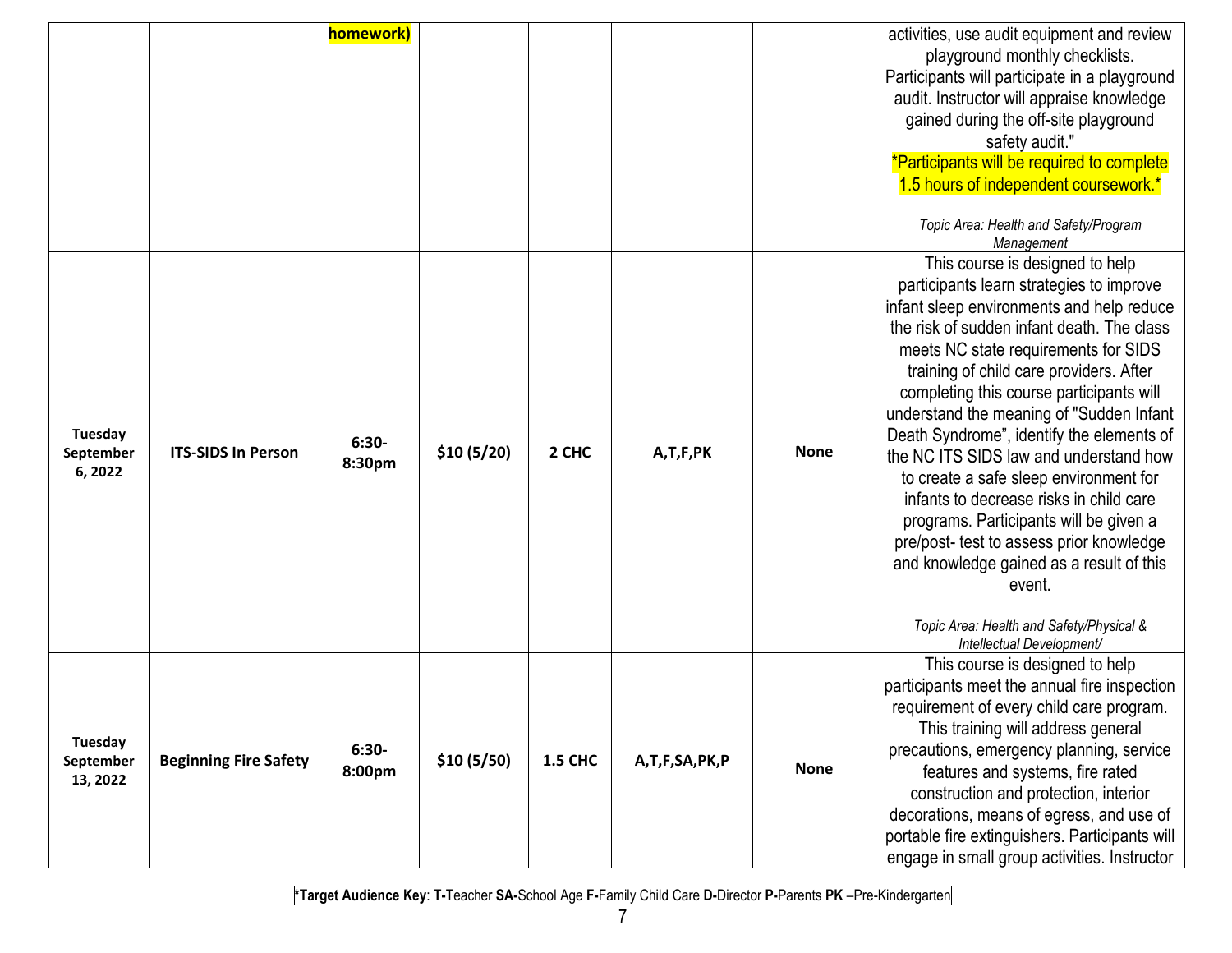|                                    |                                       |                   |            |       |             |             | will assess knowledge gained during a<br>question and answer session. This training<br>will be held by NC Fire Inspectors.<br>**Please note, due to the short length of<br>this session, participants will not be<br>allowed to enter the session after training<br>has commenced**<br>Topic Area: Health and Safety/Program<br>Management                                                                                                                                                                                                                                                                                                                                                                                                                                                                                                                        |
|------------------------------------|---------------------------------------|-------------------|------------|-------|-------------|-------------|-------------------------------------------------------------------------------------------------------------------------------------------------------------------------------------------------------------------------------------------------------------------------------------------------------------------------------------------------------------------------------------------------------------------------------------------------------------------------------------------------------------------------------------------------------------------------------------------------------------------------------------------------------------------------------------------------------------------------------------------------------------------------------------------------------------------------------------------------------------------|
| Wednesday<br>September<br>14, 2022 | <b>ERS Orientation</b>                | $6:30-$<br>8:30pm | \$10(5/20) | 2 CHC | A,T,SA,PK,F | <b>None</b> | This course is designed to give<br>participants an overview of the ITERS,<br><b>ECERS and SACERS Environment Rating</b><br>Scales and how they are used in the NC<br>Start Rated License Assessment process.<br>After completing this course participants<br>will understand how using the scale will<br>increase the quality of care provided to the<br>children in their classroom. Participants<br>will share and evaluate their current<br>knowledge and classroom practices.<br>Session will include presentation, group<br>discussion and small group activities.<br>Instructor will provide feedback on<br>outcome mastery throughout the session<br>and during presentations to assess<br>knowledge gained.<br>Topic Area: Health and Safety/Physical and<br>Intellectual/Social-Emotional/Relationships with<br>families/Program Management/Child Growth |
| Thursday<br>September<br>15, 2022  | <b>Why Questions</b><br><b>Matter</b> | $6:30-$<br>8:30pm | \$10(5/20) | 2 CHC | A,T,SA,F    | <b>None</b> | Do you have a desire to enhance the fun,<br>connection, and interactions in your<br>classroom? Do you have a willingness to<br>grow as a professional and make a<br>difference in the lives of others? If you'd<br>like to deepen classroom conversations,<br>and improve the connections with your<br>students come ready to learn "why<br>questions matter."                                                                                                                                                                                                                                                                                                                                                                                                                                                                                                    |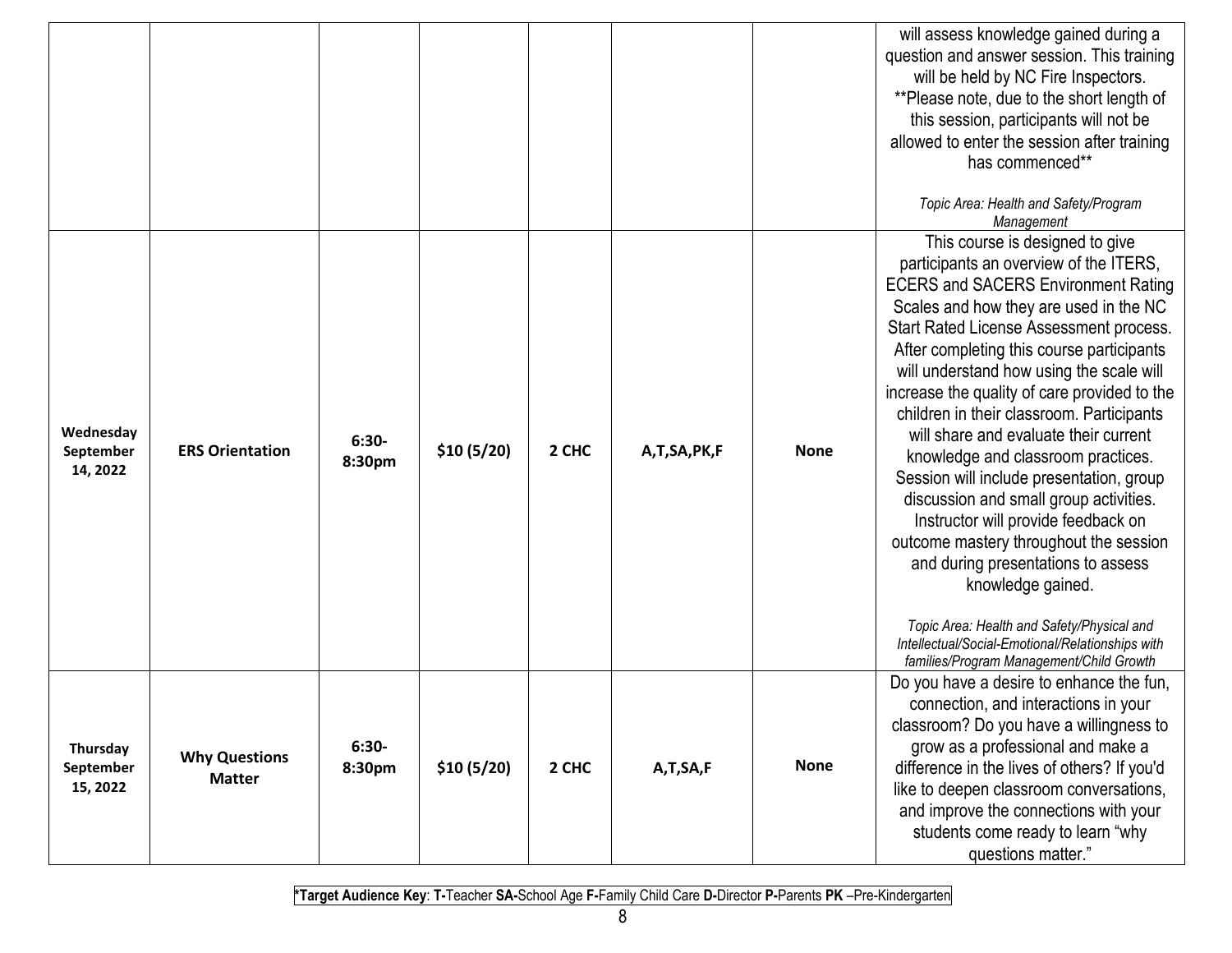|                                                                            |                                                                                     |                                                                                          |            |                         |               |             | After attending this learning event,<br>participants will be able to describe the<br>importance of meaningful questions,<br>modify closed-ended questions to open-<br>ended questions, and demonstrate<br>questioning strategies for use in their<br>school-age settings.                                                                                                                                                                                                                                                                                                                                                                                                                                                                                                  |
|----------------------------------------------------------------------------|-------------------------------------------------------------------------------------|------------------------------------------------------------------------------------------|------------|-------------------------|---------------|-------------|----------------------------------------------------------------------------------------------------------------------------------------------------------------------------------------------------------------------------------------------------------------------------------------------------------------------------------------------------------------------------------------------------------------------------------------------------------------------------------------------------------------------------------------------------------------------------------------------------------------------------------------------------------------------------------------------------------------------------------------------------------------------------|
| Monday<br>September<br>19, 2022<br>&<br>Wednesday<br>September<br>21, 2022 | <b>CPR/FA In Person</b><br>Session 1 & 2                                            | $6:30-$<br>9:00pm                                                                        | \$70(5/10) | 5 CHC                   | A,T,F,SA,PK,P | <b>None</b> | Topic Area: Physical, Intellectual, Social-Emotional<br>This learning event is for certification for<br>Adult, Child, and Infant CPR. This<br>learning event is designed to help<br>individuals recognize and respond to an<br>emergency and demonstrate the three<br>emergency actions steps. Proper CPR<br>techniques will be demonstrated during the<br>training event. Participants will also be<br>able to identify signals of a breathing<br>emergency. Instructor will assess<br>knowledge gained through guided video<br>skill practice, instructor feedback, and<br>through four written test with 80%<br>accuracy. Feedback on outcome mastery<br>will be provided throughout the session<br>and during the evaluation process.<br>Topic Area: Health and Safety |
| Tuesday<br>September<br>20, 2022<br>&<br>Thursday<br>September<br>22, 2022 | <b>NCFELD Session 1 &amp; 2</b><br><b>*Must attend both</b><br>sessions for credit* | $6:30-$<br>8:30pm<br>$(1 hr -$<br><b>Pre/Post</b><br><b>Work</b><br>4 hrs- In<br>Person) | \$25(5/20) | 5 CHC/.5<br><b>CEUs</b> | A,T,F,SA,PK,P | <b>None</b> | This course combines the previous<br>Foundations documents (i.e., the 2005<br>Foundations: Early Learning Standards for<br>North Carolina Preschoolers and<br>Strategies Guiding Their Success, and the<br>2007 Infant Toddler Foundations:<br>Guidelines for Development and Learning<br>for North Carolina's Infants and Toddlers).<br>After completing this course, participants<br>will better understand Foundations as it<br>spans birth to age 5 and the goals,<br>developmental indicators, and strategies in                                                                                                                                                                                                                                                      |